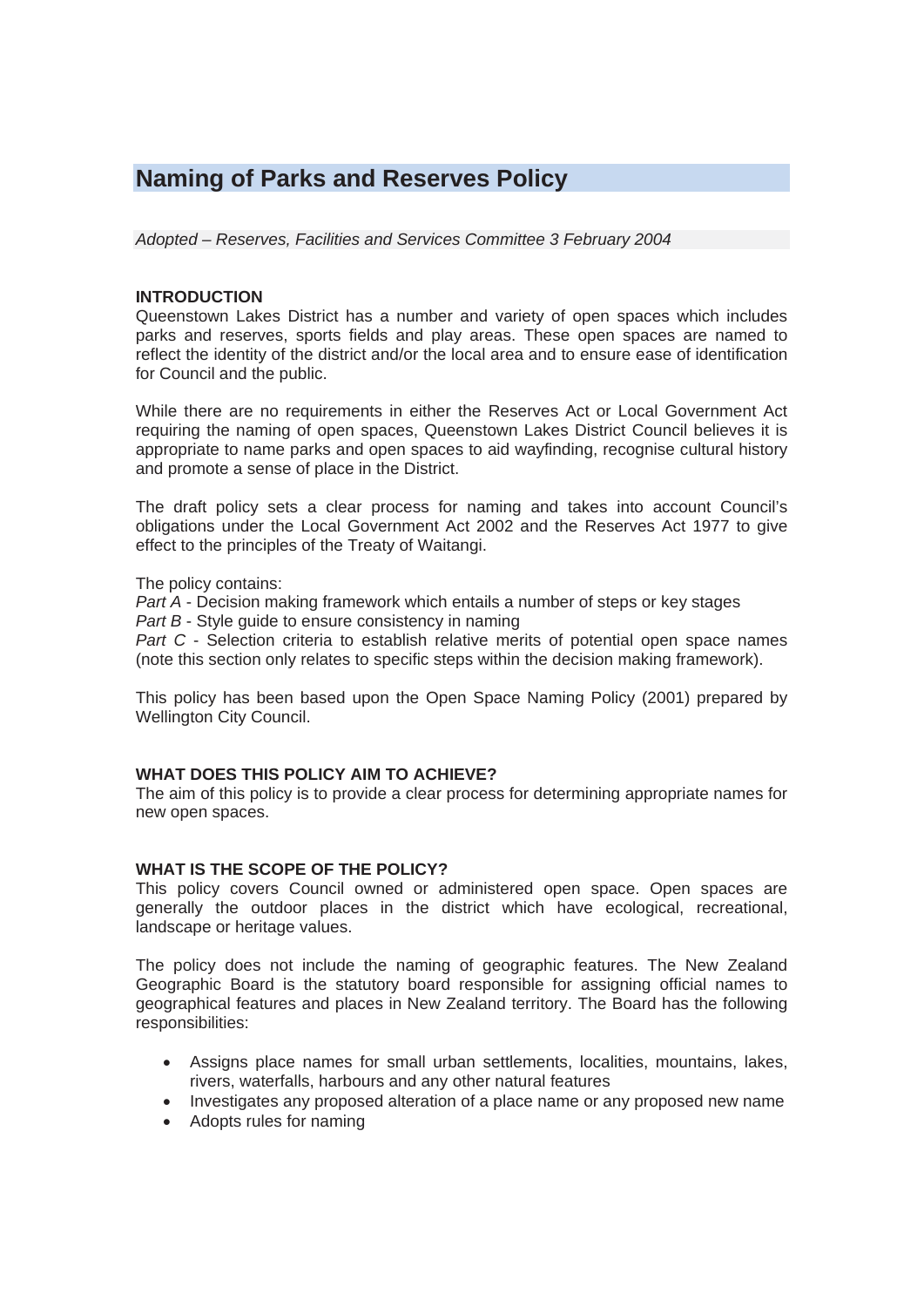- Examines cases of doubtful spelling
- Investigates and determines the priority of the discovery of any geographic feature
- Collects original Maori place names for recording on official maps
- Encourages the use of original Maori place names on official maps
- Determines what foreign names should be replaced by Maori or British names

Where Council wishes to name a geographic feature, it will make a recommendation to the New Zealand Geographic Board.

For the purposes of this policy open space includes parks, reserves, sports fields, play areas and any other clearly definable open spaces including un-maintained reserves.

This policy applies to new or un-named<sup>2</sup> open spaces. The policy will not be used to rename already gazetted or names approved by Council, Committees or Community Boards by formal resolution. Where existing Council owned open space is not named, Council will apply this policy and associated framework.

Council usually obtains open space in the following ways:

- Subdivision:
- Purchased by Council;
- Transferred from another use, for example from road to recreation use;
- Vested in Council by another agency; or
- Gifted to Council.

This policy applies to all the above cases, however special conditions may apply (refer to section 5).

#### **HOW WILL THE POLICY WORK?**

When a new or unnamed open space has been identified, Council will, in the first instance discuss with iwi whether the site is of significance. If it is, an appropriate name will be determined in conjunction with iwi. Joint naming will also be negotiated with iwi if Council consider this an option.

If the new open space holds little or no significance for iwi or if iwi will consider the possibility of joint naming then the framework provides a process to be able to recommend an appropriate name to Council for consideration.

In order to give effect to the above, Council will need to develop processes and protocols for consultation with the relevant Papatipu Rÿnanga and Te Rÿnanga o Ngÿi Tahu including the identification of sites of significance, protocols for the receipt and use of material relating to sites of significance and processes for objection to culturally offensive names.

<sup>&</sup>lt;sup>2</sup> This includes open spaces with existing names which do not have official recognition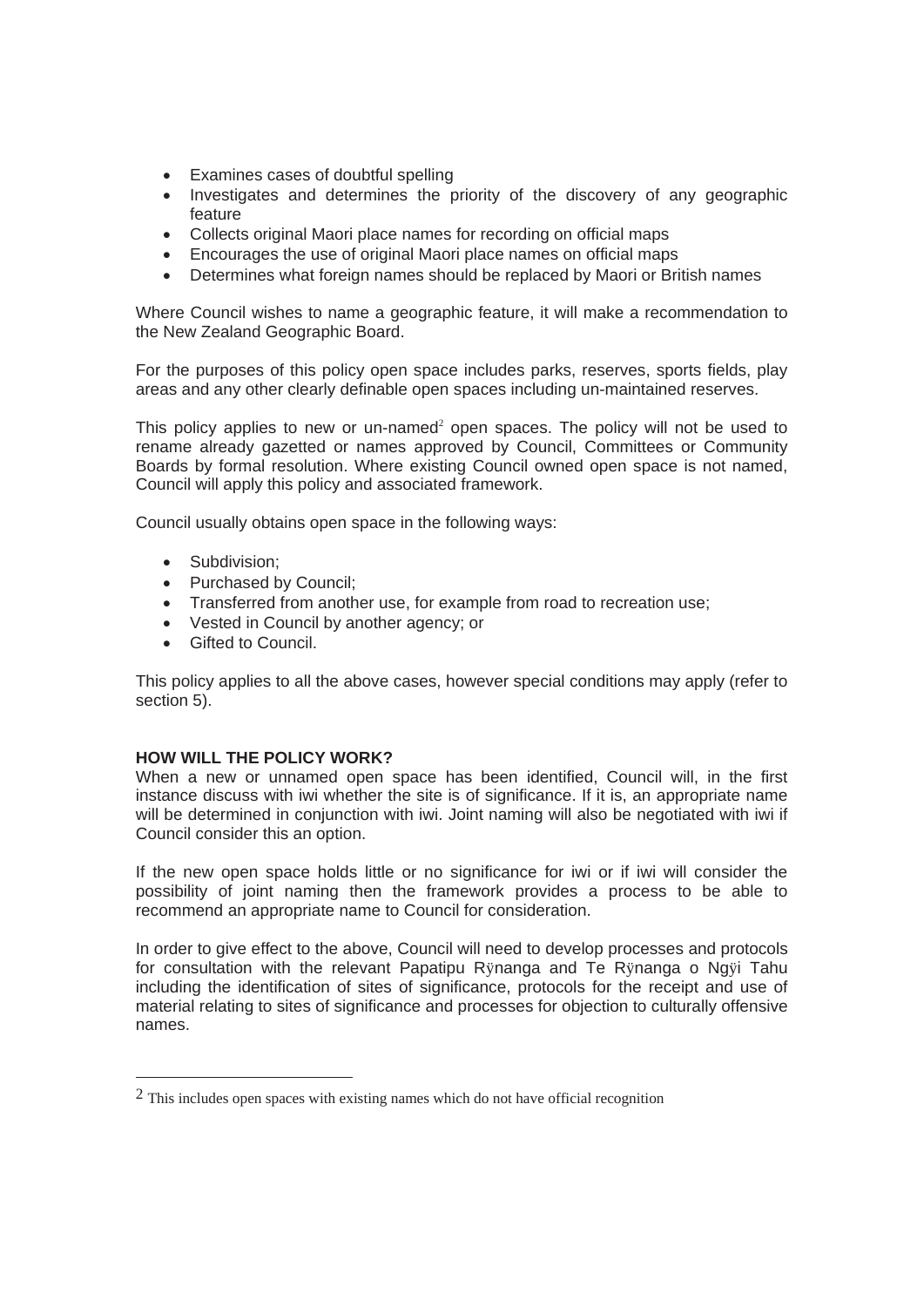All names should have formal approval by resolution of the Council. Once approved by Council, the name will remain in perpetuity. Council will not consider renaming already approved names for open spaces. This will ensure that the title is officially recognised and will guard against future debate, criticism and claims for name change.

The trigger for the application of the framework will be when a new open space has been identified or Council receives land through one of the cases listed in section 3, or when Council wishes to identify the open space by way of signage.

Once a name has been approved by Council, appropriate signage will be implemented in the open space.

## **SPECIAL CONDITIONS**

There are two areas where special conditions may apply.

#### **Gifts**

If the open space has been donated to Council then this policy will apply. However, the name of the donor should be recognised on open space signage and in any written material concerning the open space for example "bequested by ....".

#### **Sponsorship**

Both sports and facilities can benefit from sponsorship arrangements. Therefore commercial involvement in name association may be encouraged in certain circumstances. If a sponsorship arrangement is entered into which relates to a particular open space the decision making framework will still apply. However the name of the sponsor/s should be recognized on open space signage and in any written material concerning the open space for the period of the sponsorship.

#### **PART A: DECISION MAKING FRAMEWORK**

The following process describes the decision making framework outlined in Diagram 1 for the naming of open spaces. This framework is accompanied by a style guide (Part B) and a set of selection criteria (Part C).

#### **Step 1 Iwi Significance**

1. Determine if the open space (or surrounding area) is of significance to iwi in accordance with the processes and protocols developed with the relevant Papatipu Rÿnanga and Te Rÿnanga o Ngÿi Tahu.

#### **Step 2 Maori name identified**

- 1. Ngai Tahu Papatipu Runanga supply relevant Maori name via Kai Tahu ki Otago.
- 2. Council identifies the potential for joint naming.
- 3. If there is no potential for a joint name the Maori name is assessed against the style guide and put forward to Council for their consideration (Step 6).
- 4. If Council identifies a specific and relevant joint name, after approval of Te Rÿnanga o Ngÿi Tahu, both names are assessed against the style guide and put forward to Council for approval.
- 5. If there is no specific joint name identified then step 3 needs to be undertaken.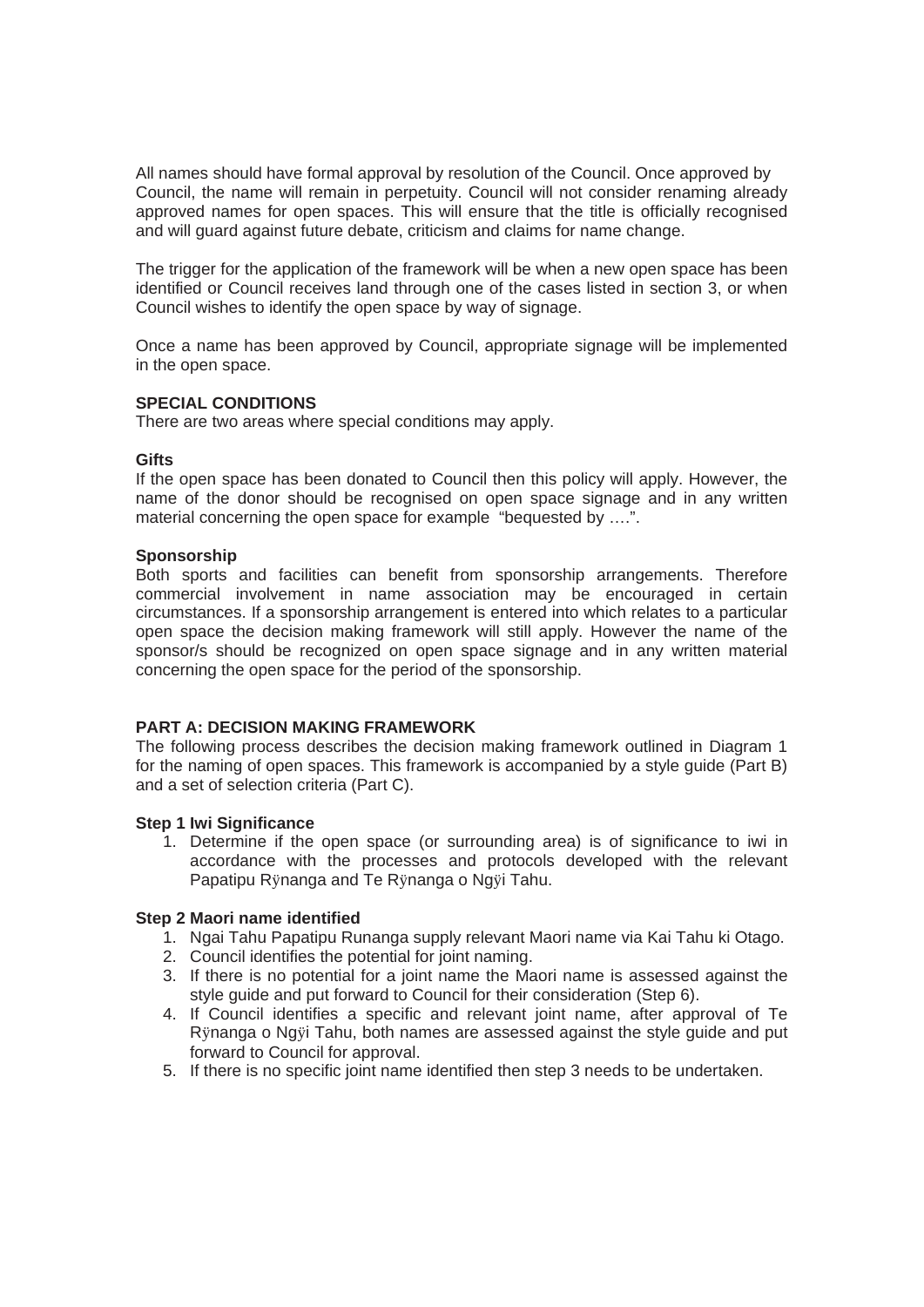## **Step 3 Suggested names (if step 1 does not apply)**

- 1. Determine if there are names in common usage. 'Common usage' is defined as:
- 2. name used by more than one community of interest (for example community groups, schools, businesses); and names referred to in local documentation (for example local newsletters)
- 3. Determine if any names have already been suggested.
- 4. Seek additional suggestions through targeted consultation, having regard to Council's Consultation Policy, with:
	- a. Local historians
	- b. Local community groups and associations
	- c. Developer where appropriate

## **Step 4 Assessment**

Determine the appropriateness of the names suggested in Step 3 against the style guide (Part B).**trategies Index**

Develop a preferred name ranking using the selection criteria (Part C).

#### **Step 5 Consultation**

Consultation will be undertaken using Council's Consultation Policy on the preferred ranked names.

## **Step 6 Consideration for approval**

Following consultation a recommended name will be put to Council for consideration. If there has been no agreement on a preferred name through the consultation process then other options for resolving the issue may need to be developed. Where land is administered under the Reserves Act 1977 as an appointment to control and manage, the approval of the Minister of Conservation is required before the name can be adopted.

#### **Step 7 Formalise**

The resolution of Council will be notified in the New Zealand Gazette (see sample notice - Appendix 1).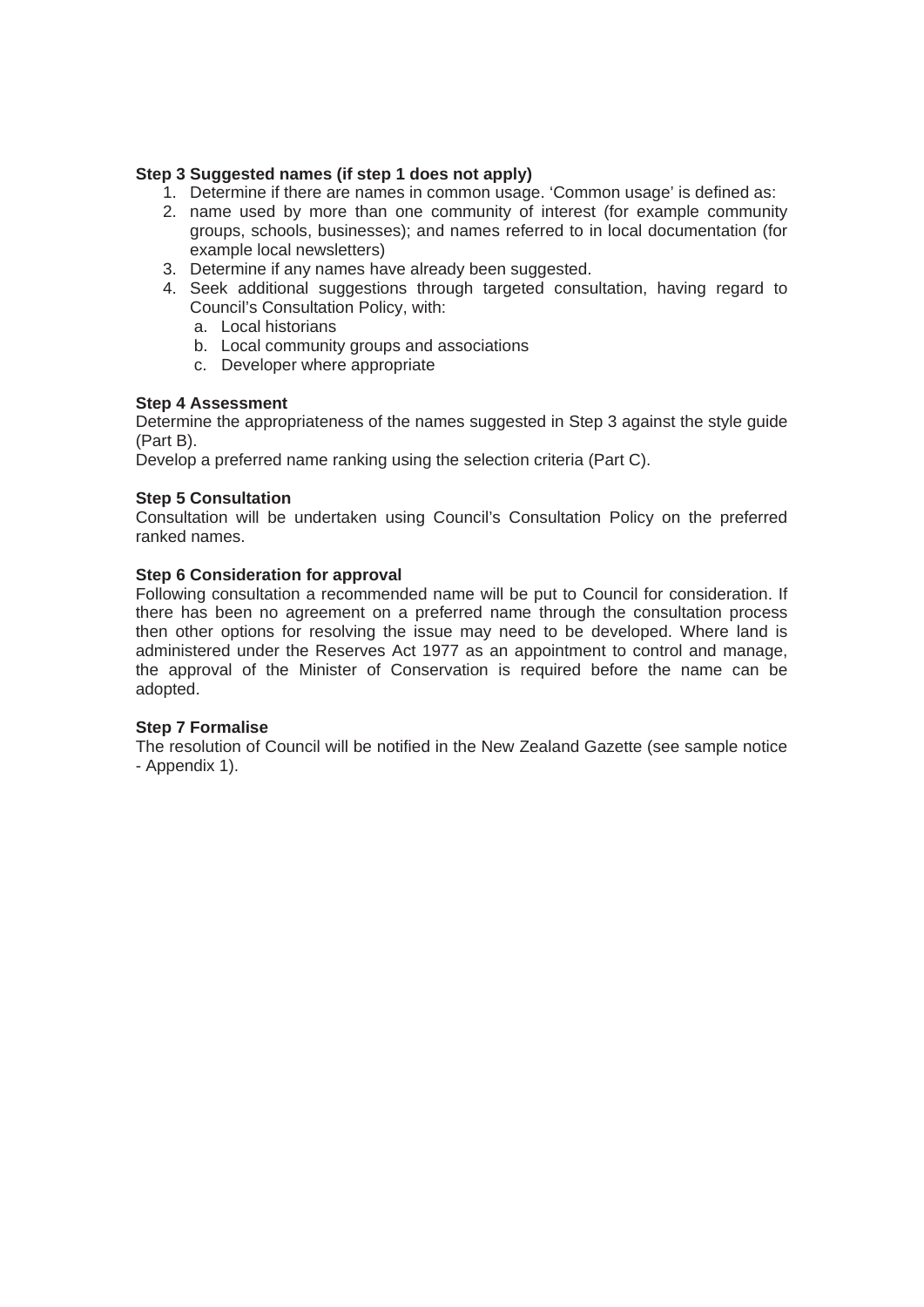## **DIAGRAM 1: DECISION MAKING FRAMEWORK**

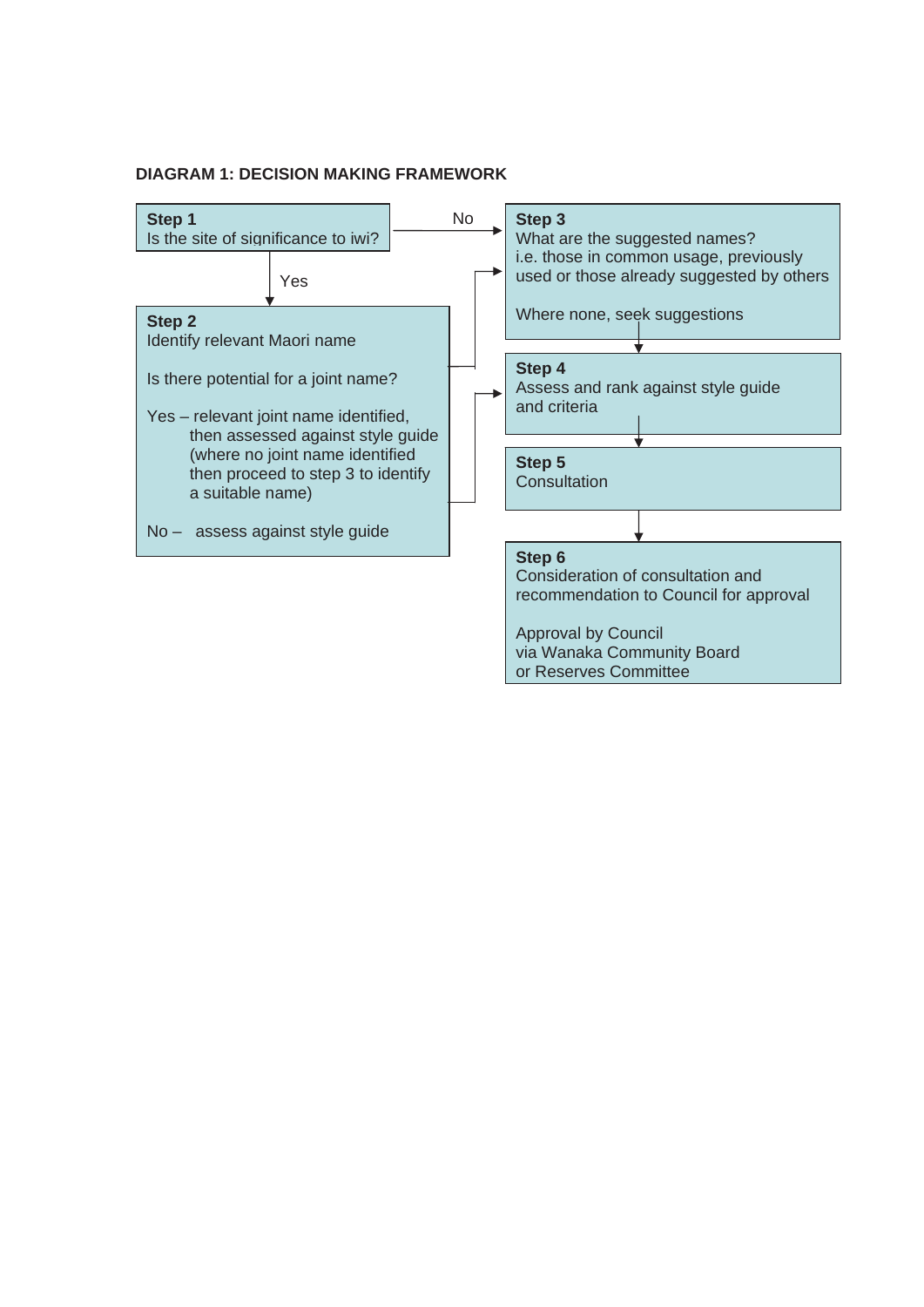#### **PART B: STYLE GUIDE**

The style guide is a list of "rules" that any open space name needs to abide by. Use of the style guide will ensure consistency of naming. Any name suggested under either Step 2 or Step 3 of the framework needs to be assessed against the style guide.

- 1. Duplication of names should be avoided.
- 2. Possessive form (for example John Smith's reserve) should be avoided except if it destroys the sound of the name or changes its descriptive application. If used the apostrophe should be dropped.
- 3. In general hyphens should be avoided. Preferably, the name should be written either as one word or as separate words.
- 4. Words should be spelt correctly, including the use of diacritical marks such as macrons as appropriate.
- 5. Names which would be considered in poor taste or likely to cause offence should not be used.
- 6. Established geographical names should not be altered unless for reasons such as to avoid confusion, ambiguity or to standardise spelling.
- 7. Where an incorrect name has become established by local usage the Council may in its discretion retain such incorrect form.

#### **Park or reserve?**

Section 2 of the Reserves Act 1977 defines the meaning of the word reserve as any land set apart for any public purpose. As such its meaning is very broad and applies to much of the land held by Council whether it is administered under the Reserves Act or not. Many reserves are formally named as a "park" and in practice the two descriptive terms, *park* and *reserve*, are interchangeable in New Zealand.

The term *reserve* may however imply a more restrictive and formal tone whereas the term *park* may be more open and welcoming. As such the noun used as part of the naming of open space should generally be *park* rather than *reserve* unless the land is held under the Reserves Act *and* has a classification of scenic, nature or scientific reserve. In these cases it is desirable to reinforce the restrictive nature of the reserve classification and use the noun *reserve* in preference to *park*.

Other suitable nouns for the naming of public places include square and green, forest, wetland etc. The term *common* should be avoided as it may suggest shared private ownership or a right of harvest.

#### **PART C: SELECTION CRITERIA**

These criteria will be used to establish the relative merits of any suggested names. All names that are suggested through Step 3 of the framework will be compared using the criteria which has been weighted to reflect relative importance (see Table 1). The names will then be ranked in order of merit with the highest scored name highest ranked.

#### **1. Local Usage**

Proof of establishment and the extent of common usage need to be determined at Step 3 of the framework.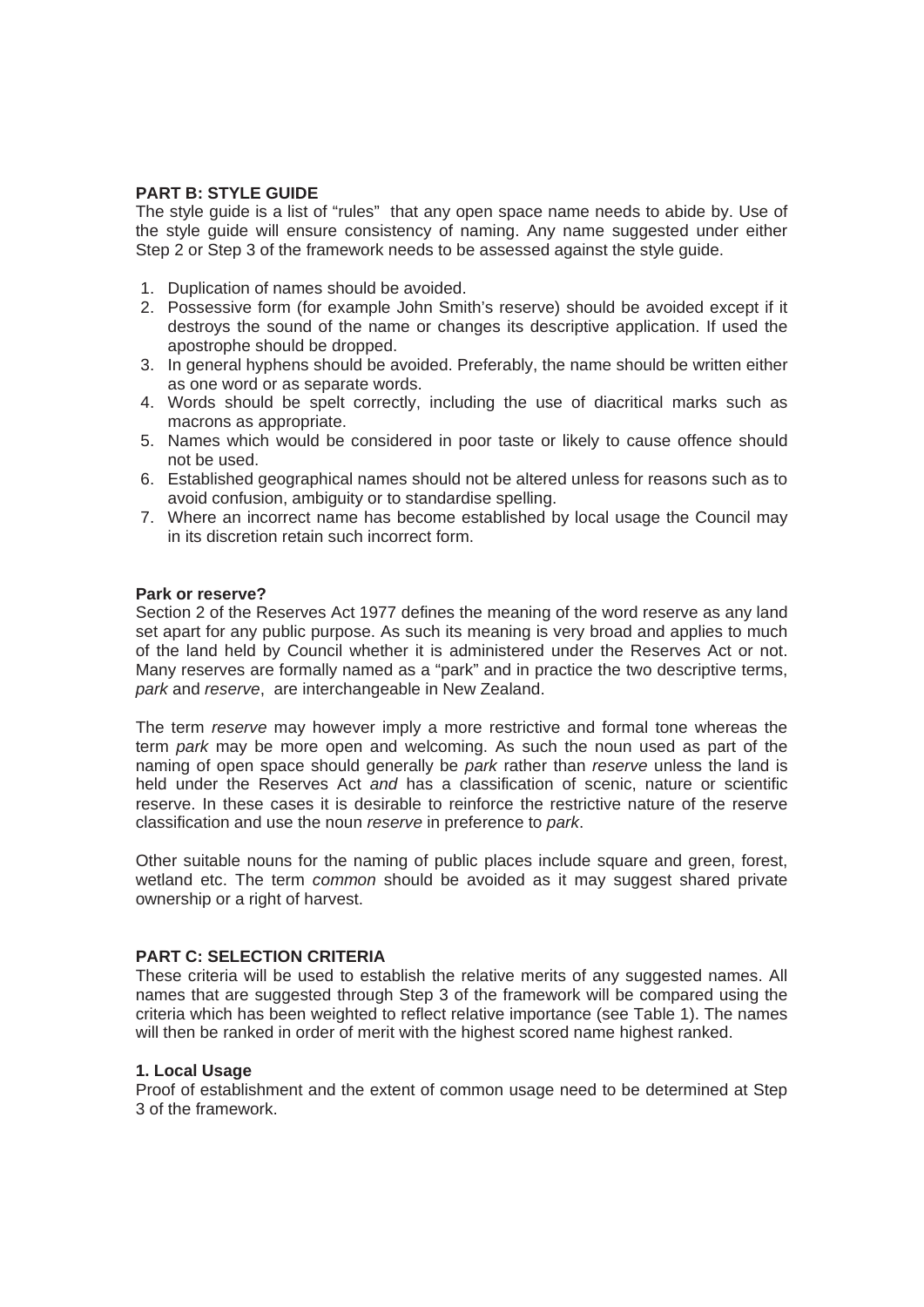## **2. Historical Person or Event**

This can be for example settlers, early notable people or events with local association. Naming after persons living or recently deceased should generally be avoided where the issue is potentially sensitive.

#### **3. Significant geographical feature, landscape, flora or fauna**

Naming after minor features should be avoided.

## **4. Personal name (surname) for special service**

This can be for conservation, sport, community service or other sphere of activity with local association which can be duly recognised. Naming after persons living or recently deceased should generally be avoided where the issue is potentially sensitive.

## **5. Descriptive name**

For example Hill Park (as in on a hill). Naming after minor features should be avoided.

## **6. Associated name**

That is a part of an association or grouping of names in a suburb.

## **7. Published name in any work**

The work needs to be authoritative in the opinion of Council. However publishing will not confer establishment.

## **8. Cultural Significance other than Maori**

Significance to be determined through written evidence.

#### **9. Adjacent street or name of suburb**

NOTE: Naming of an open space will not preclude naming significant features within it for example a fountain, artwork or memorial.

# **TABLE 1: WEIGHTED SELECTION CRITERIA**

| <b>Criterion</b>                                 | Weighting | <b>Score</b> |
|--------------------------------------------------|-----------|--------------|
| 1. Local Usage                                   | High      |              |
| 2. Historical Person or Event *                  | High      |              |
| 3. Significant feature                           | Medium    |              |
| 4. Personal name (surname) for special service * | Low       |              |
| 5. Descriptive name                              | Low       |              |
| 6. Associated name                               | Medium    |              |
| 7. Published name in any work                    | Low       |              |
| 8. Cultural Significance                         | High      |              |
| 9. Adjacent Street/suburb                        | Low       |              |

\*Note that for each of these criteria there may be more then one name suggested.

If so the officer responsible will need to make an assessment on the relative merits of each name under the same criterion with regard to the following: